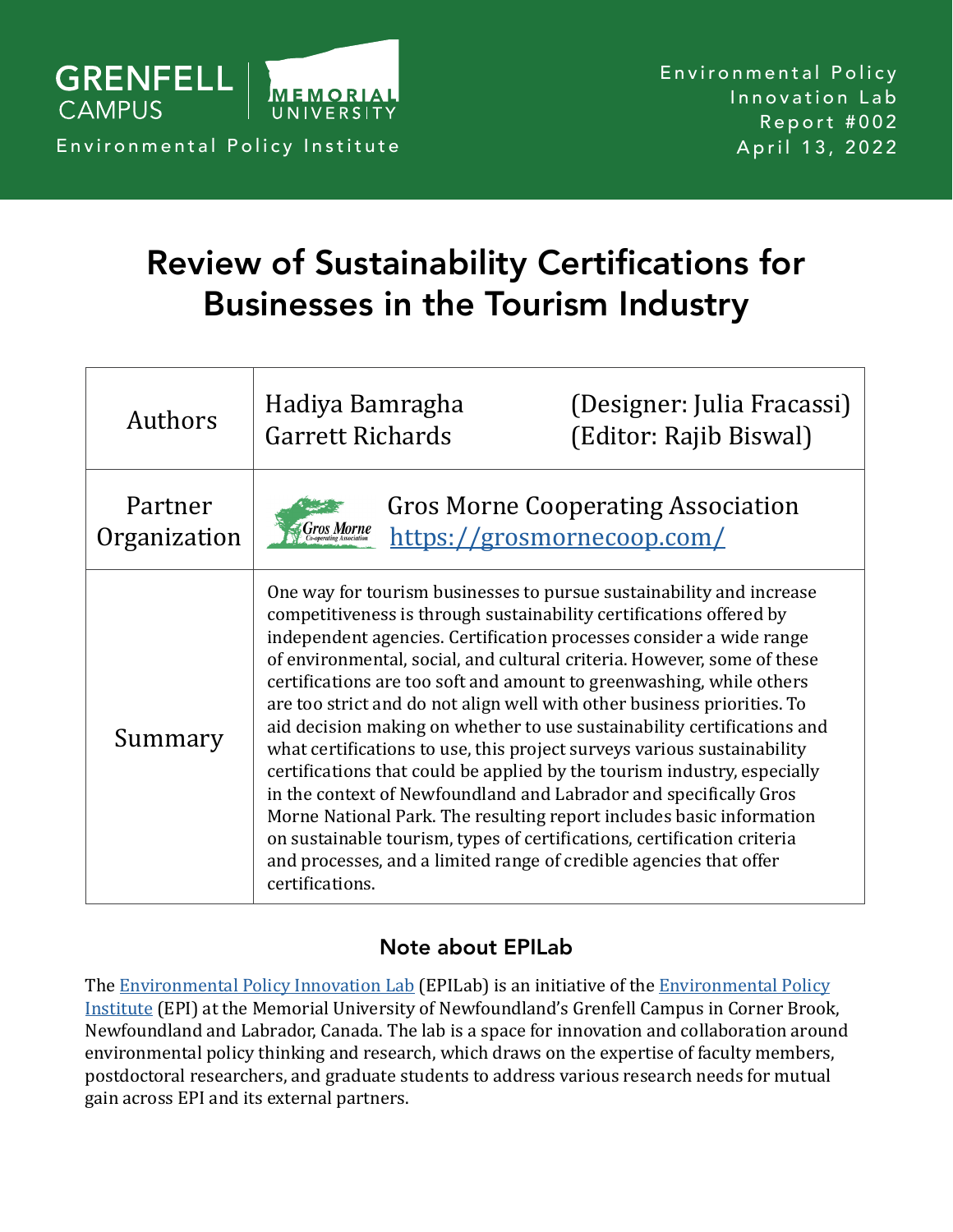# **TABLE OF CONTENTS**

| 9. Appendix: Sample of Sustainability Criteria for |  |
|----------------------------------------------------|--|
|                                                    |  |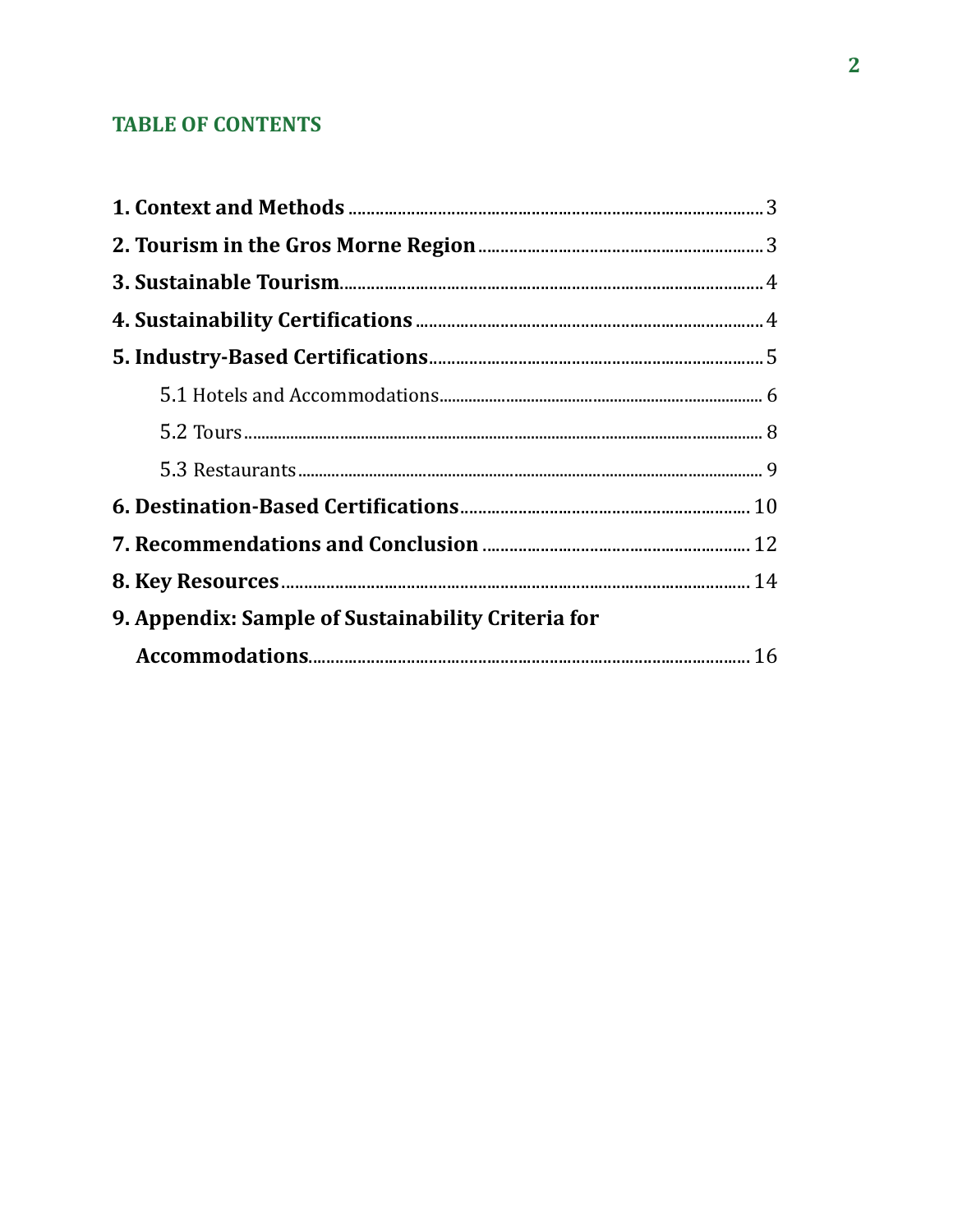

**Photo:** Gros Morne National Park. Taken by Rajib Biswal.

## **1. CONTEXT AND METHODS**

This report resulted from a partnership between the Environmental Policy Innovation Lab and the Gros Morne Cooperating Association (GMCA). In considering the many sustainability certifications currently available, the report aims to identify a subset of credible and widely used ones, in order to reveal options that may be balanced and appropriate for use by tourism businesses. The discussion below focuses primarily on industry-based certifications (i.e., tour, accommodation, and restaurant) and destination-based certifications, and considers implications for the relevant industries in the Gros Morne region. Nonetheless, companies and destinations situated outside of Newfoundland and Labrador (NL) may also find this report useful.

The research methods used for this report were: 1) an informational interview with a leading business operator in the Gros Morne area to assess the readiness and need of the region for sustainability certifications as well as establish criteria for considering appropriate sustainability

certifications; 2) a broad literature and document review using general internet and library searches on sustainability certifications. In presenting the results of these methods, the report will do the following: introduce the topic, summarize the need for sustainability in the tourism industry, categorize and summarize examples of sustainability certifications, and conclude by identifying potential decision considerations for tourism stakeholders.

## **2. TOURISM IN THE GROS MORNE REGION**

The Gros Morne region is one of the top tourist destinations in Newfoundland and Labrador, known for its majestic and captivating scenery, a remarkable diversity of habitats and landscapes, rich history, and cultural heritage. Gros Morne National Park (GMNP), located on the west coast of Newfoundland and known for its unique geological features, is the second-largest park in Atlantic Canada and is also a UNESCO world heritage site. On average, the Park welcomes over 207 000 nonresident visitors each year, and the number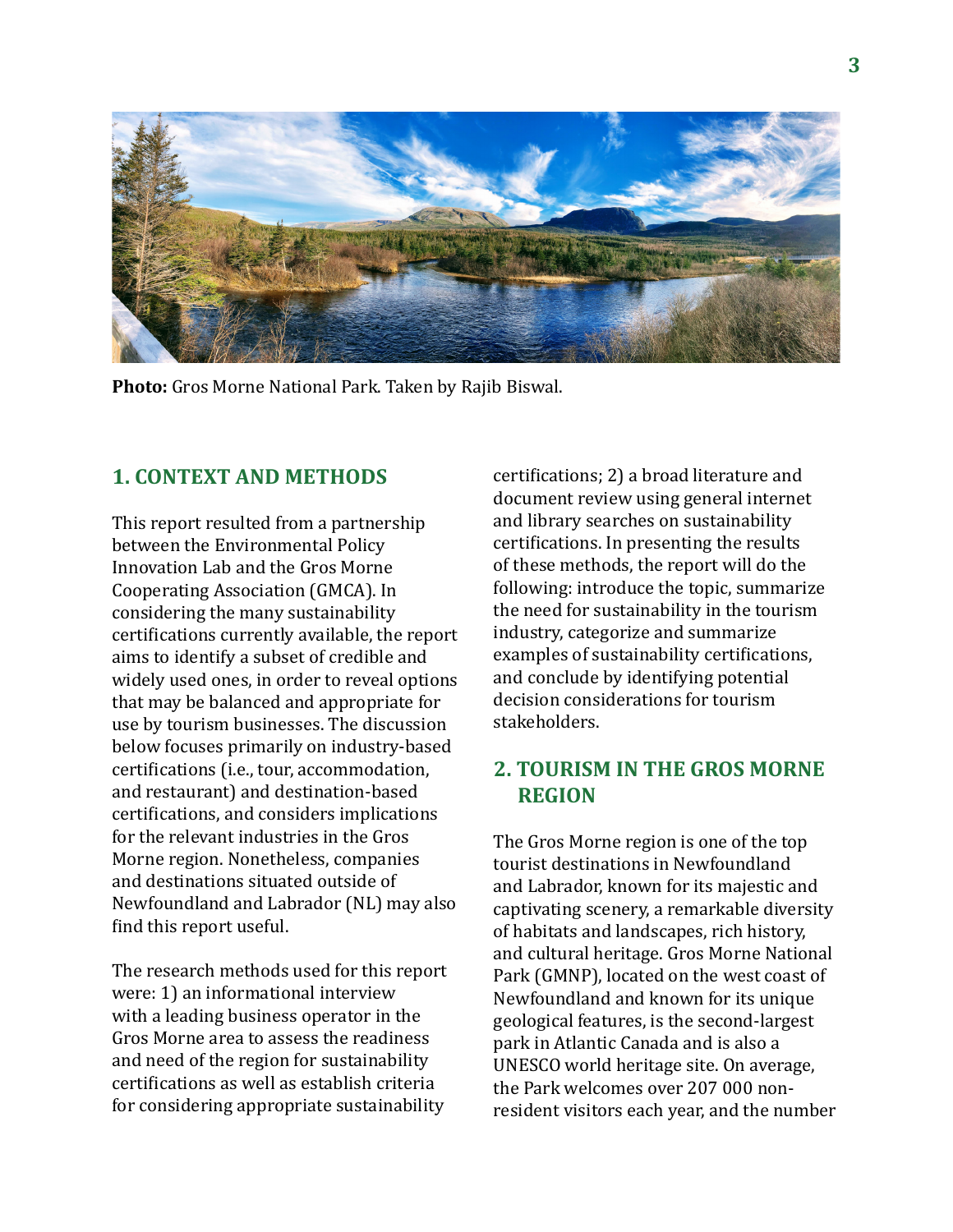of annual visitors has tended to increase over the years. Visitors spend an average of four nights in the Park. See the [2016 Gros](https://grosmornecoop.com/wp-content/uploads/FINAL-GM-STAR-Plan-Nov-23-2016.pdf) [Morne Regional Sustainable Tourism Plan](https://grosmornecoop.com/wp-content/uploads/FINAL-GM-STAR-Plan-Nov-23-2016.pdf) for more information about tourism in Gros Morne.

Tourism is an important part of the NL economy, and GMNP is a major source of revenue in the western region. However, through 2020 and 2021, the COVID-19 pandemic negatively impacted the sector due to domestic and international travel restrictions. Typically, 75% of visitors to the park are non-residents, but even within-province trips dropped by 61% during the pandemic. The province has taken measures such as the "Stay Home Year" campaign and easing restrictions within the Atlantic Canada "travel bubble" to encourage domestic tourism. Find more information about NL's tourism sector in the [2021 report on NL's travel markets](https://www.conferenceboard.ca/e-library/abstract.aspx?did=11043) [outlook](https://www.conferenceboard.ca/e-library/abstract.aspx?did=11043). These challenges suggest a need to consider new initiatives that could increase tourist interest; they also bring the opportunity for tourism innovations as part of the pandemic recovery.

## **3. SUSTAINABLE TOURISM**

The [United Nations Environmental](https://www.unep.org/explore-topics/resource-efficiency/what-we-do/responsible-industry/tourism)

[Programme](https://www.unep.org/explore-topics/resource-efficiency/what-we-do/responsible-industry/tourism) (UNEP) explains that tourism is one of the fastest-growing industries globally, accounting for one in every ten jobs worldwide and contributing 10% of the global GDP. However, these immense benefits come along with impacts on the environment. Accordingly, UNEP estimates that if current practices do not change, by 2050 the tourism industry will increase its energy consumption by 154%, waste generation by 251%, water use by 152%, and greenhouse gas emissions by 131%. Therefore, the emerging concept of

"sustainable tourism" has become crucial to the tourism sector. According to the [World Tourism Organization,](https://www.unwto.org/sustainable-development) sustainable tourism is "tourism that takes full account of its current and future economic, social and environmental impacts, addressing the needs of visitors, the industry, the environment and host communities." The organization further states that sustainable tourism should balance environmental resources, the sociocultural integrity of communities, and long-term economic feasibility.

As one of the leading tourist destinations in Newfoundland and Atlantic Canada, there is an opportunity for GMNP to enhance the quality and sustainability of tourism by promoting sustainable practices for business operators such as tour companies, restaurants, and accommodations. These measures may, in turn, protect biodiversity and cultural heritage as well as provide innovative and enriched tourism experiences. Sustainable tourism practices contribute to nature conservation and limit the ecological footprint of tourism activities, thereby making tourism more appealing to travelers worldwide who want to reduce their impact on the planet. Businesses can also achieve reduced costs and greater efficiency, maximizing their profits in the long run. Finally, offering new and innovative travel experiences will increase tourist numbers and make visitors more aware of their travel destination's environment, history, and culture. See the [World Tourism Organization](https://www.unwto.org/sustainable-development) website for more information about sustainable tourism.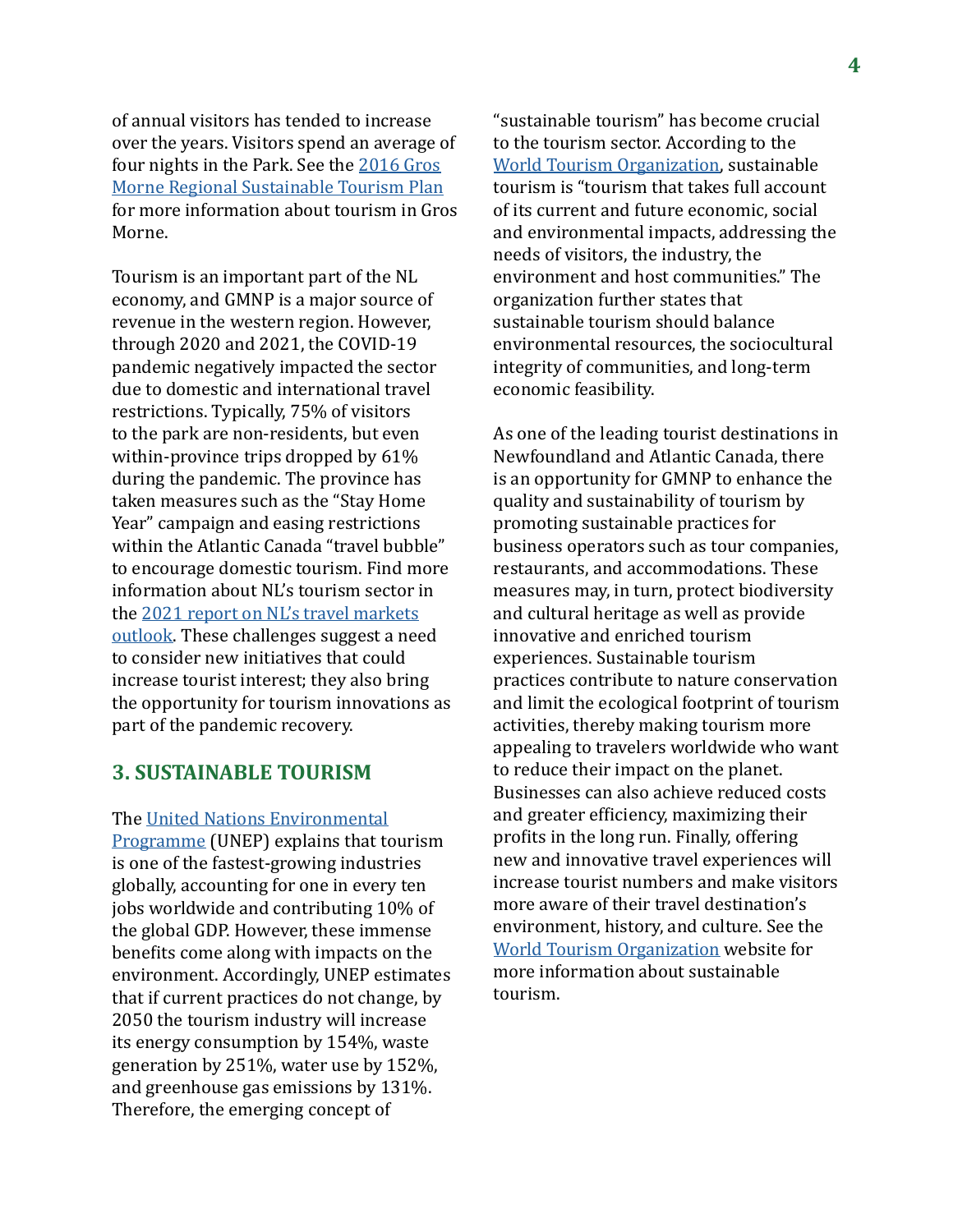## **4. SUSTAINABILITY CERTIFICATIONS**

Ensuring the long-term sustainability of tourist destinations is an important goal. So, many governments, international institutions, and major stakeholders in the tourism industry are considering using "sustainability certifications" to encourage tourism operators to implement sustainable practices. Tourism operators themselves may voluntarily use certifications for marketing their services to sustainability-minded clientele.

[Earth Changers,](https://www.earth-changers.com/blog/2018/9/25/greenwashing-in-sustainable-tourism-amp-responsible-travel) a tourism organization based in the United Kingdom, explains the growing demand for sustainability certifications in the tourism sector. These certifications are standards and practices related to environmental, social, and ethical issues, which a third-party process verifies. There are countless certifications and certification bodies that businesses and destinations can choose from; however, some are more popular and credible than others, and are preferred by both businesses and customers.

The organization goes on to discuss greenwashing. That is, sustainability certifications have also been controversial because they can enable business operators to portray their operations as environmentally friendly to attract customers without actually implementing sustainable practices. Customers are increasingly wary of greenwashing. Businesses interested in sustainability may need to consider paying for the services of a sustainability certification body, which may include compliance criteria, auditing, and consulting.

The Global Sustainable Tourism Council (GSTC) is a leading non-profit organization that manages sustainable tourism standards and accreditation, setting a foundation for various certification bodies. [GSTC's criteria](https://www.gstcouncil.org/gstc-criteria/) consist of four categories: sustainable management, socioeconomic impacts on communities, preserving cultural heritage, and environmental protection. Each category divides into sub-criteria, and each of those sub-criteria is associated with specific and measurable performance indicators. The sub-criteria and indicators vary across different types and scales of tourism operators; the first level of categorization is between [industry-based criteria](https://www.gstcouncil.org/gstc-criteria/gstc-industry-criteria/) (applying to specific businesses such as tours, restaurants, and accommodations) and [destination-based](https://www.gstcouncil.org/gstc-criteria/gstc-destination-criteria/) [criteria](https://www.gstcouncil.org/gstc-criteria/gstc-destination-criteria/) (applying to an entire region or destination). These same two categories characterize various specific certification bodies, which are discussed in the following sections.

## **5. INDUSTRY-BASED CERTIFICATIONS**

Industry-based certifications are specific to tourism-related businesses, including: hotels and accommodations, restaurants, attractions, tours, spas, and others. Business owners may choose a comprehensive model that applies to all businesses (e.g., Green Globe Certifications or Earth Check ECO) or choose a certification process that is specific to one type of business (e.g., Audubon Green Lodging Program or Green Restaurant Certification). There is variation across different certification bodies; however, they all intend to protect the environment and ensure sustainable practices.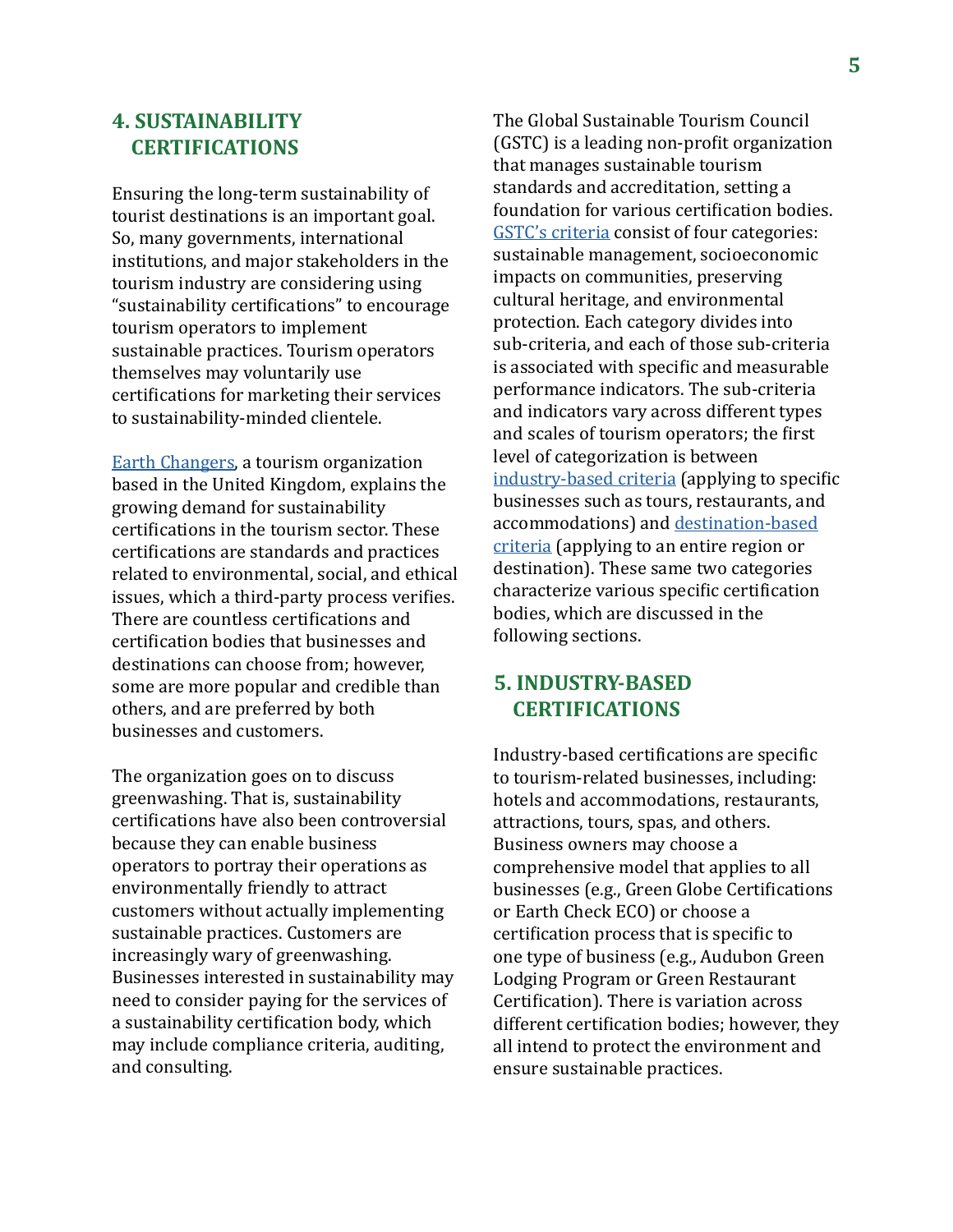#### *Green Globe Certifications*

[Green Globe](https://www.greenglobe.com/green-globe-certification/) is an international certification program developed by the World Travel and Tourism Council for the travel and tourism sectors. This certification program encompasses: attractions, businesses, meeting venues, cruise ships, golf courses, hotels, resorts, restaurants, spas, health centers, and transport. Responding to the GSTC criteria, Green Globe's criteria comprise four categories: sustainable management, social/economic, cultural heritage, and environmental.

The overall Green Globe standard is reviewed twice annually and is based on the following international standards and agreements: GSTC criteria; Global Partnership for Sustainable Tourism Criteria; Baseline Criteria of the Sustainable Tourism Certification Network of the Americas; Agenda 21 and Principles for Sustainable Development; and International Organization for Standardization (ISO) standards 9001, 14001, and 19011 (which provide guidance on auditing). There are three certification levels—certified member, gold member, and platinum member—depending on 44 core criteria and 380 compliance indicators. The costs begin at \$958 Canadian dollars  $(CAD)^1$  annually for hotels with up to 19 rooms or businesses with up to 9 employees. Auditing and consulting services are available for an additional fee. Regional offices are located throughout the world.

## *Earth Check ECO*

[Earth Check ECO](https://earthcheck.org/products-services/certification/earthcheck-eco/) is a leading certification and environmental management program aligned to the GSTC criteria and recognized

by the Great Barrier Reef Marine Park Authority and Queensland Parks and Wildlife Services. The certification stretches across 39 sectors, including restaurants, tours, and accommodation. The process involves two steps: benchmarking and certification. Earth Check ECO uses internationally recognized criteria to report on management performance. Areas of focus include: the environment, risk, and quality management. Performance is measured in the following sectors: energy use, greenhouse gas emissions, potable water consumption, waste management, and community support. The annual cost of certification begins at \$848 CAD<sup>2</sup> for a small or medium business to get an annual "Earth Rating" (the more rigorous certification process costs \$4 284 CAD<sup>3</sup> per year).

#### *Hotels and Accommodations*

Hotel and hostel certification may involve the following GSTC criteria: environmental management, staff involvement, guest information, water consumption, washing and cleaning, waste management, energy, food and beverage, green areas, green activities, and administration. Table 1 (on the following page) lists various certification programs specific to accommodations.

<sup>1</sup>converted from \$750 USD (1 USD = 1.27695 CAD; calculated on Jan 28 2022 through global currency converter xe.com) <sup>2</sup>converted from \$950 AUD (1 AUD = 0.892550 CAD; calculated on Jan 28 2022 through global currency converter xe.com)

<sup>3</sup>converted from \$4 800 AUD (1 AUD = 0.892550 CAD; calculated on Jan 28 2022 through global currency converter xe.com)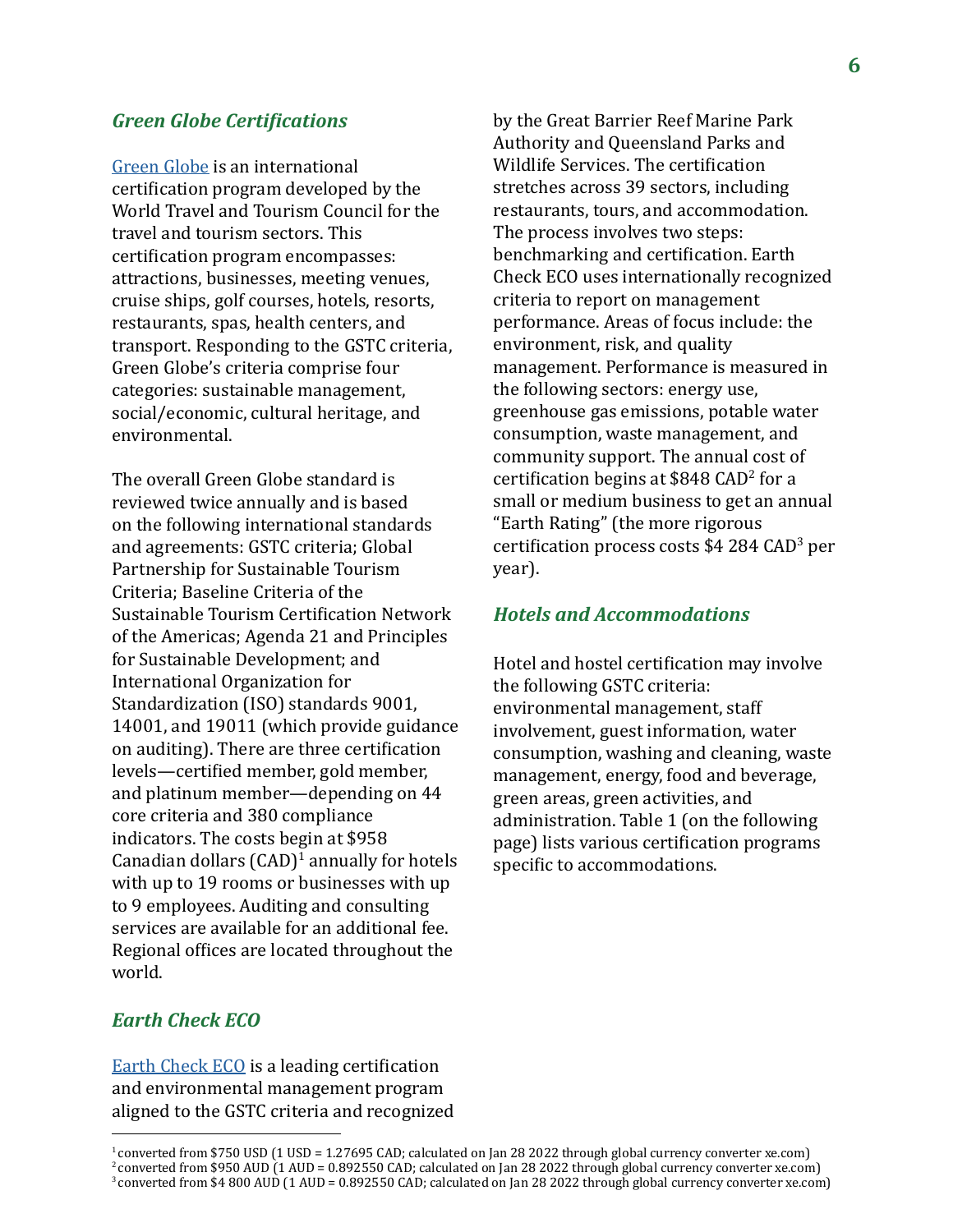| <b>Certification</b>                                                                            | <b>Details</b>                                                                                                                                                                                                                                                                                                                                                                                                                                                                                                                                                                                                                                                                                                                                                                                                                                    |
|-------------------------------------------------------------------------------------------------|---------------------------------------------------------------------------------------------------------------------------------------------------------------------------------------------------------------------------------------------------------------------------------------------------------------------------------------------------------------------------------------------------------------------------------------------------------------------------------------------------------------------------------------------------------------------------------------------------------------------------------------------------------------------------------------------------------------------------------------------------------------------------------------------------------------------------------------------------|
| <b>Green Key Eco-Rating</b><br>Program<br>(also applies to restaurants)                         | <b>GSTC</b> accreditation<br>$\bullet$<br>has graduated rating method<br>$\bullet$<br>most criteria are mandatory, while other criteria are<br>٠<br>guidelines that increase with participation<br>application process: on-site audits, decisions by an<br>independent entity, receive a green key eco-rating of<br>$1$ to $5$<br>eco rating varies depending on utility consumption,<br>employee training, and supply chain management<br>the Green Key toolkit includes: checklists, employee<br>engagement toolkit, environmental policy toolkit,<br>sustainability action plan, toolkit on letters to suppli-<br>ers, toolkit on sustainability clause for hotel contracts,<br>and the hotel carbon measurement initiative<br>$cost$ – begins at \$1 424 CAD <sup>4</sup> annually for small busi-<br>nesses (plus travel costs for auditors) |
| <b>Green Step Sustainable</b><br><b>Tourism Certification</b><br>(also applies to tours)        | evidence submitted to an assessor who will finalize a<br>$\bullet$<br>report and sustainability action plan<br>assessment includes 81 questions: environmental,<br>٠<br>social, and economic impacts of the particular action<br>levels: bronze, silver, gold, platinum<br>٠<br>cost – membership fees begin at \$500 CAD per year<br>٠<br>for hotels with up to 10 rooms                                                                                                                                                                                                                                                                                                                                                                                                                                                                         |
| <b>Audubon Green Lodging</b><br>Program<br>(affiliated with similar<br>program for restaurants) | eco-rating system for: water quality and conservation,<br>٠<br>waste minimization, resource conservation, energy<br>efficiency<br>standardized checklist evaluating environmental<br>performance<br>process: self-evaluation, on-site assessment,<br>$\bullet$<br>verification, eco rating, continuous upgrade<br>$cost$ – annual membership fees begin at \$319 CAD <sup>5</sup><br>٠<br>for hotels with up to 50 rooms                                                                                                                                                                                                                                                                                                                                                                                                                          |
| <b>Global Tourism Active</b><br>(main applicability is to<br>tours)                             | see Table 2                                                                                                                                                                                                                                                                                                                                                                                                                                                                                                                                                                                                                                                                                                                                                                                                                                       |

 $^4$ converted from 1 000 EUR (1 EUR = 1.42406 CAD; calculated on Jan 28 2022 through global currency converter xe.com)

<sup>5</sup>converted from \$250 USD (1 USD = 1.27695 CAD; calculated on Jan 28 2022 through global currency converter xe.com)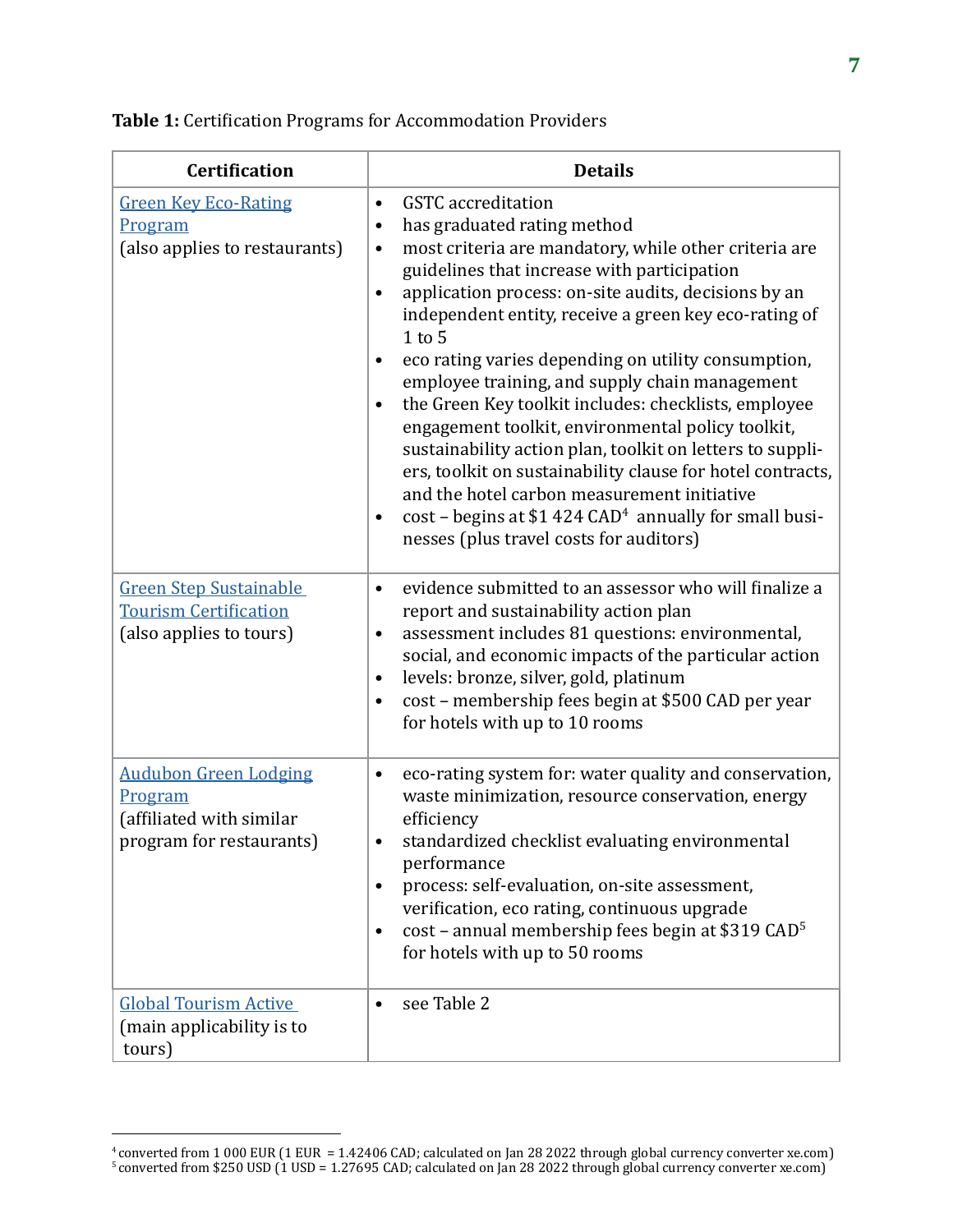#### *Tours*

Tour company certification may involve the following [GSTC criteria:](https://www.gstcouncil.org/gstc-criteria/gstc-industry-criteria-for-tour-operators/) sustainable management; community support; cultural heritage protection; resource conservation;

pollution reduction; and conserving biodiversity, ecosystems, and landscapes. Table 2 below summarizes the various certification programs specific to tour operators.

#### **Table 2:** Certification Programs for Tour Operators

| <b>Certification</b>                                                                                          | <b>Details</b>                                                                                                                                                                                                                                                                                                                                                                                                                                                                                                                           |
|---------------------------------------------------------------------------------------------------------------|------------------------------------------------------------------------------------------------------------------------------------------------------------------------------------------------------------------------------------------------------------------------------------------------------------------------------------------------------------------------------------------------------------------------------------------------------------------------------------------------------------------------------------------|
| <b>Global Tourism Active</b><br>(also applies to<br>accommodations)                                           | responds to GSTC criteria and various ISO standards<br>$\bullet$<br>four levels: Green Initiate, Green Leader, Green<br>$\bullet$<br>Champion, Green Champion with Distinction<br>assessments for: energy use, waste management,<br>procurement and supply chain management,<br>conservation, culture and heritage, community<br>engagement, and staff practices<br>includes on-site verification<br>$\bullet$<br>cost depends on the size of the business (contact for<br>specific prices)                                              |
| <b>Travelife Certification</b>                                                                                | recognized by the GSTC<br>$\bullet$<br>three levels: Travelife Engaged, Travelife Partner,<br><b>Travelife Certified</b><br>on-site assessment<br>$\bullet$<br>responds to GSTC criteria, UNEP, various ISO<br>standards, other international standards<br>themes: water and waste management emissions,<br>$\bullet$<br>labour practices, human rights, community relations,<br>and ecosystem conservation<br>cost - starts from \$285 CAD <sup>6</sup> per year for small<br>$\bullet$<br>companies (less than 25 full-time employees) |
| <b>Green Step Sustainable</b><br><b>Tourism Certification</b><br>(main applicability is to<br>accommodations) | see Table 1<br>$\bullet$                                                                                                                                                                                                                                                                                                                                                                                                                                                                                                                 |

<sup>&</sup>lt;sup>6</sup> converted from 200 EUR (1 EUR = 1.42406 CAD; calculated on Jan 28 2022 through global currency converter xe.com)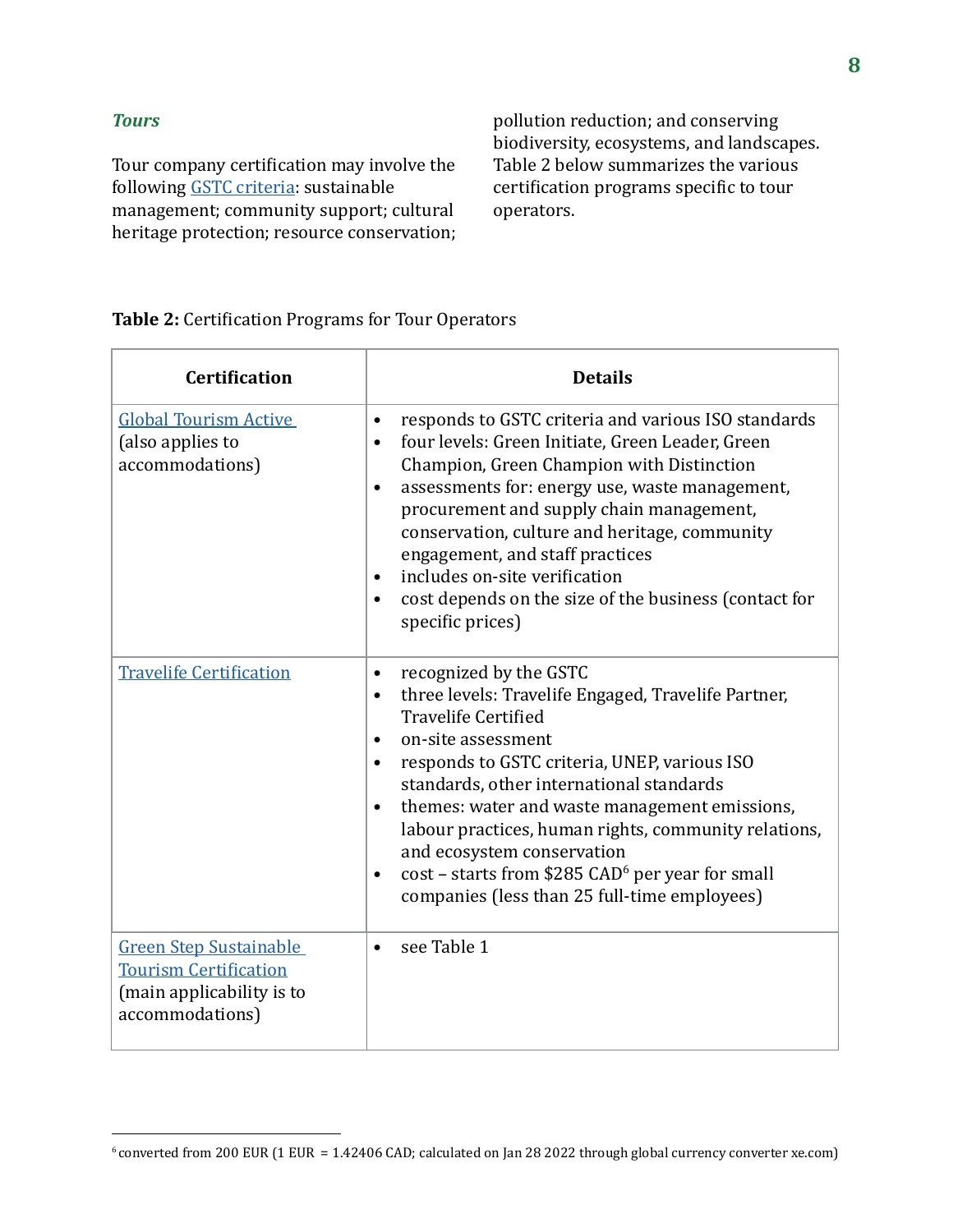#### *Restaurants*

Restaurants are not specifically mentioned by the GSTC, although its criteria for hotels include food purchase and waste. Table 3 below identifies some certification programs specific to restaurants. To summarize, performance indicators for

restaurants could include the following areas; energy and water efficiency, waste management, pollution reduction, sustainable food choices, local produce, furniture and building material, and reusable goods or environmentally friendly disposables.

| <b>Certification</b>                                                                                      | <b>Details</b>                                                                                                                                                                                                                                                                                                                                                                                                                                                                                                                                             |
|-----------------------------------------------------------------------------------------------------------|------------------------------------------------------------------------------------------------------------------------------------------------------------------------------------------------------------------------------------------------------------------------------------------------------------------------------------------------------------------------------------------------------------------------------------------------------------------------------------------------------------------------------------------------------------|
| <b>Green Table Network</b>                                                                                | Vancouver-based organization<br>$\bullet$<br>requirements: audit, surveillance, on-site assessment,<br>$\bullet$<br>conformity assessment<br>network membership associated with ecolabel<br>$\bullet$<br>cost - contact for pricing (comes with online toolkit)<br>$\bullet$                                                                                                                                                                                                                                                                               |
| <b>Green Restaurant</b><br>Certification                                                                  | covers restaurants, vendors, consumers, and<br>٠<br>employees<br>eight environmental categories for standards: water<br>$\bullet$<br>efficiency, waste reduction and recycling, sustainable/<br>durable goods and building materials, sustainable<br>food, energy, reusables and environmentally friendly<br>disposables, chemical and pollution reduction, and<br>transparency and education<br>levels (depending on points accumulated): Level 1, 2<br>$\bullet$<br>Star, 3 Star, 4 Star, SustainaBuild Badge<br>cost - contact for pricing<br>$\bullet$ |
| <b>Audubon Green Hospitality</b><br>Program<br>(affiliated with similar<br>program for<br>accommodations) | eco-rating system for: water quality and conservation,<br>$\bullet$<br>waste minimization, resource conservation, energy<br>efficiency<br>standardized environmental performance checklist<br>$\bullet$<br>process: self-evaluation, on-site assessment, verifica-<br>$\bullet$<br>tion, eco-rating award, continuous upgrade<br>cost - contact for pricing                                                                                                                                                                                                |

#### **Table 3:** Certification Programs for Restaurants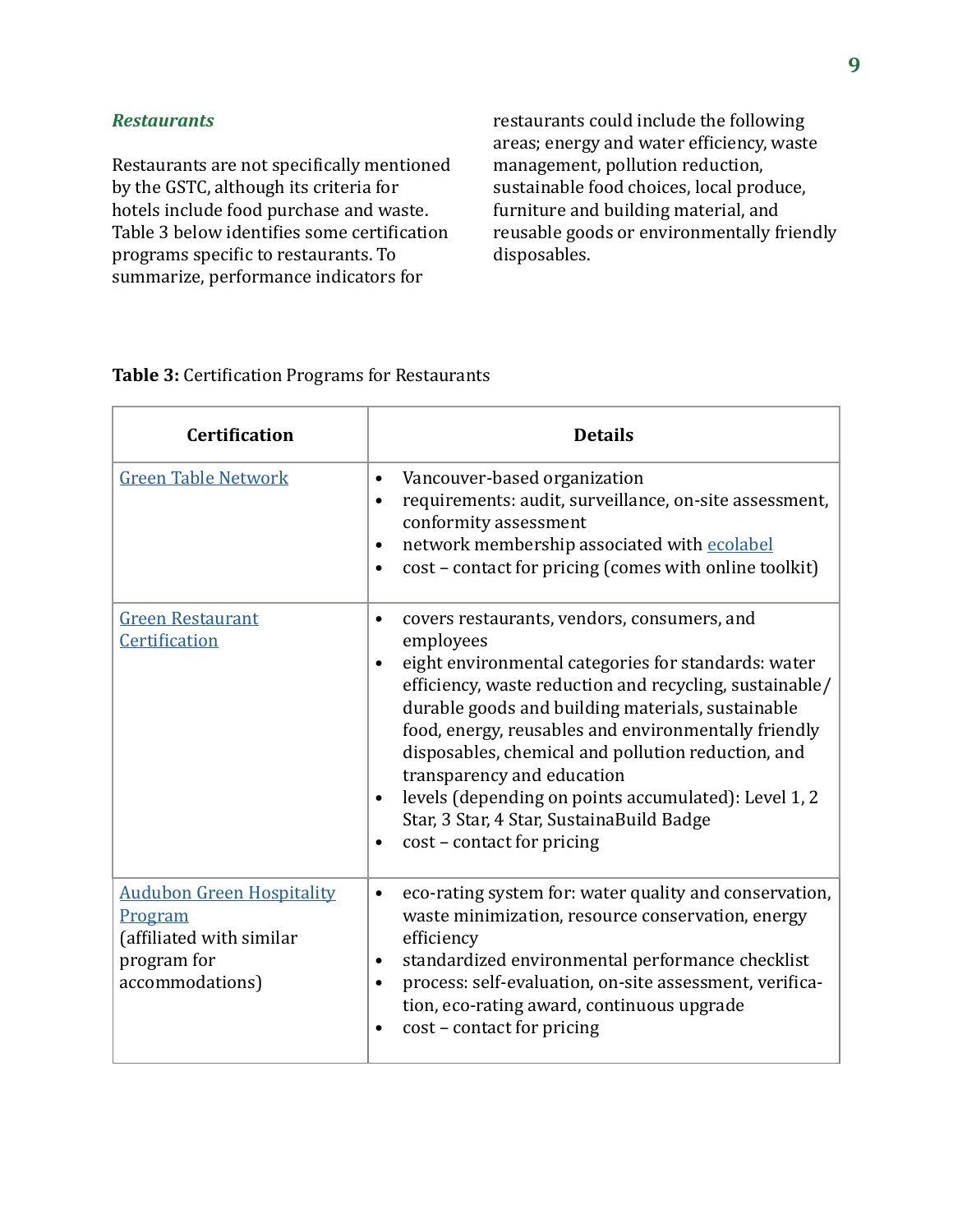| <b>LEAF Certification</b>                                                              | for restaurants with environmental and sustainable<br>٠<br>food practices<br>process: on-site audit by LEAF-accredited consultant<br>٠<br>audit focuses on ten key areas of sustainability:<br>٠<br>energy, water, food purchasing and menu, supplies,<br>building and location, furnishing, chemicals, waste<br>and recycling, employees, and policy and innovation<br>three certification levels<br>$\bullet$<br>cost - \$100 CAD to register a project<br>$\bullet$ |
|----------------------------------------------------------------------------------------|------------------------------------------------------------------------------------------------------------------------------------------------------------------------------------------------------------------------------------------------------------------------------------------------------------------------------------------------------------------------------------------------------------------------------------------------------------------------|
| <b>Ocean Wise</b>                                                                      | covers restaurants, markets and suppliers, and food<br>٠<br>services<br>four criteria: abundance and resilience to fishing<br>$\bullet$<br>pressures, effective and comprehensive management,<br>harvesting methods that limit non-targeted and en-<br>dangered species, low-impact harvesting<br>seafood audit assessment<br>٠<br>cost - \$300 CAD in annual feest                                                                                                    |
| <b>Green Key Eco-Rating</b><br>Program<br>(main applicability is to<br>accommodations) | see Table 1                                                                                                                                                                                                                                                                                                                                                                                                                                                            |

## **6. DESTINATION-BASED CERTIFICATIONS**

Destination certifications cover a destination or region as one entity, targeting: nature and scenery protection, environment and climate, cultural heritage, local community support, and business operators in the region. Certification programs for destinations may involve the following [GSTC criteria:](https://www.gstcouncil.org/gstc-criteria/gstc-destination-criteria/) energy and efficiency, ecosystem protection and conservation, land use and planning, greenhouse gas emissions, pollution,

transport, socioeconomics, and cultural management. To ensure an inclusive and integrated approach, destination certifications are usually initiated and supervised by local authorities in the region (e.g., the elected government, a tourism department, an industry department, or local community organizations). Table 4 summarizes various certification programs specific to destinations.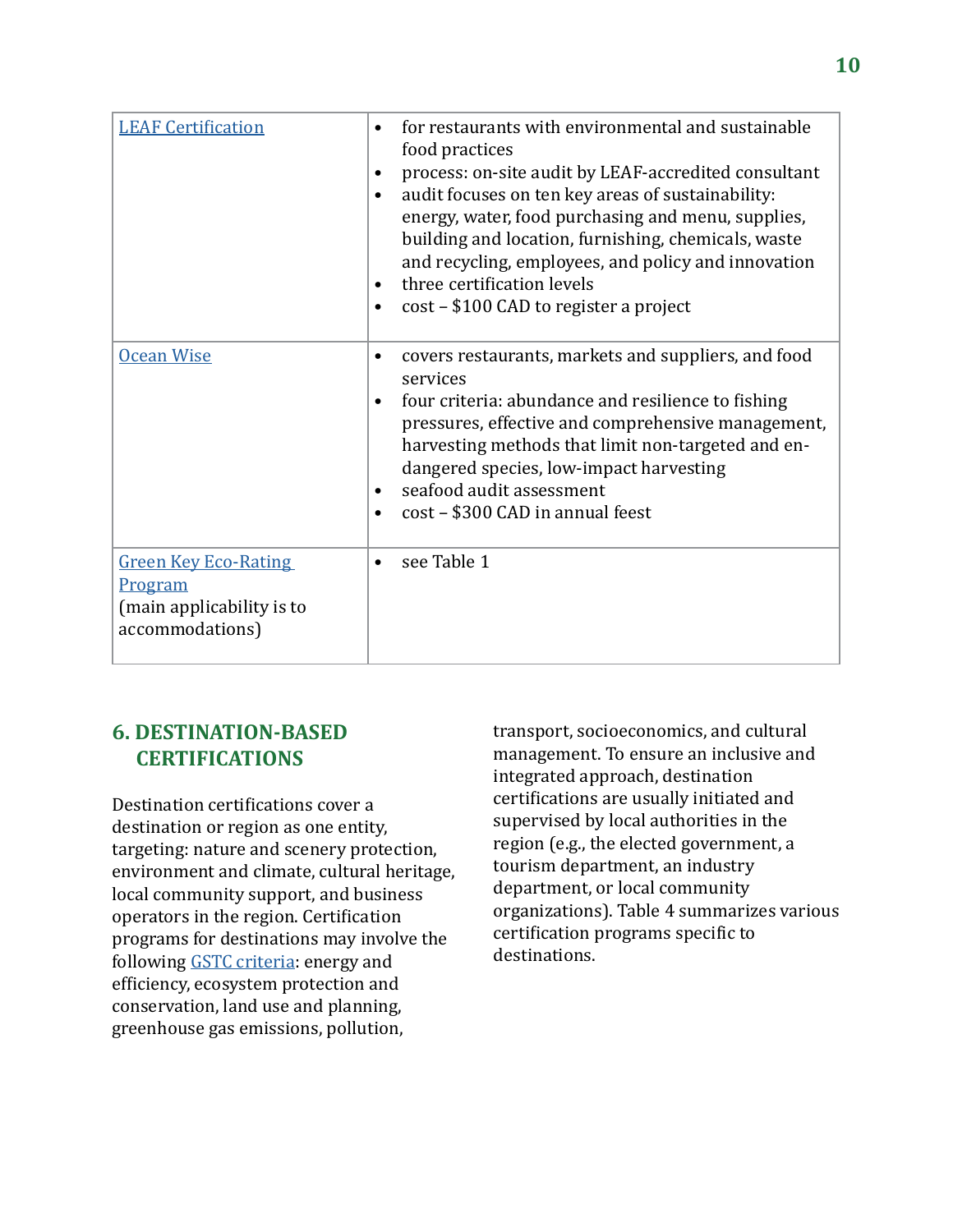| <b>Certification</b>                                  | <b>Details</b>                                                                                                                                                                                                                                                                                                                                                                                                                                                                                                                                                                                                                                                                                                                                                                                                                                                                                                                                    |
|-------------------------------------------------------|---------------------------------------------------------------------------------------------------------------------------------------------------------------------------------------------------------------------------------------------------------------------------------------------------------------------------------------------------------------------------------------------------------------------------------------------------------------------------------------------------------------------------------------------------------------------------------------------------------------------------------------------------------------------------------------------------------------------------------------------------------------------------------------------------------------------------------------------------------------------------------------------------------------------------------------------------|
| <b>Green Destination</b>                              | global recognition for sustainable destinations<br>$\bullet$<br>(special category for seaside and waterfront<br>destinations)<br><b>GSTC</b> accreditation<br>$\bullet$<br>stages: pre-certification awards and full certification<br>٠<br>assessment categories: destination management,<br>$\bullet$<br>nature, animals and scenery, environment and<br>climate, culture and tradition, social well-being, and<br>business and hospitality<br>process: self-reporting, technical check, verification<br>$\bullet$<br>(auditor selection), certification/award<br>four levels of awards: bronze, silver, gold, platinum<br>$\bullet$<br>cost - annual membership fees depend on<br>$\bullet$<br>destination size, starting from \$2 991 CAD <sup>7</sup> for<br>awards and $$7476$ CAD <sup>8</sup> for certification                                                                                                                            |
| <b>Earth Check Sustainable</b><br><b>Destinations</b> | benchmarking, certification, and environmental<br>$\bullet$<br>management program for the tourism industry<br>involves 39 sectors in the travel and tourism industry<br>$\bullet$<br>process: auditing, benchmarking, certification<br>$\bullet$<br>the certification component involves: measuring<br>$\bullet$<br>and monitoring environmental and social impact,<br>performance tracking, training and capacity building<br>programs, independent third-party auditing<br>science-based assessment<br>$\bullet$<br>performance categories: energy efficiency, conser-<br>$\bullet$<br>vation, land use planning, transport, greenhouse<br>gas emissions, waste management, air quality<br>protection, noise control, light pollution, environ-<br>mentally harmful substances, freshwater resources,<br>cultural and social management, economic manage-<br>ment, and ecosystem conservation and management<br>cost - contact for pricing<br>٠ |

#### **Table 4:** Certification Programs for Destinations

converted from 2 100 EUR (1 EUR = 1.42406 CAD; calculated on Jan 28 2022 through global currency converter xe.com)

 $^8$  converted from 5 250 EUR (1 EUR = 1.42406 CAD; calculated on Jan 28 2022 through global currency converter xe.com)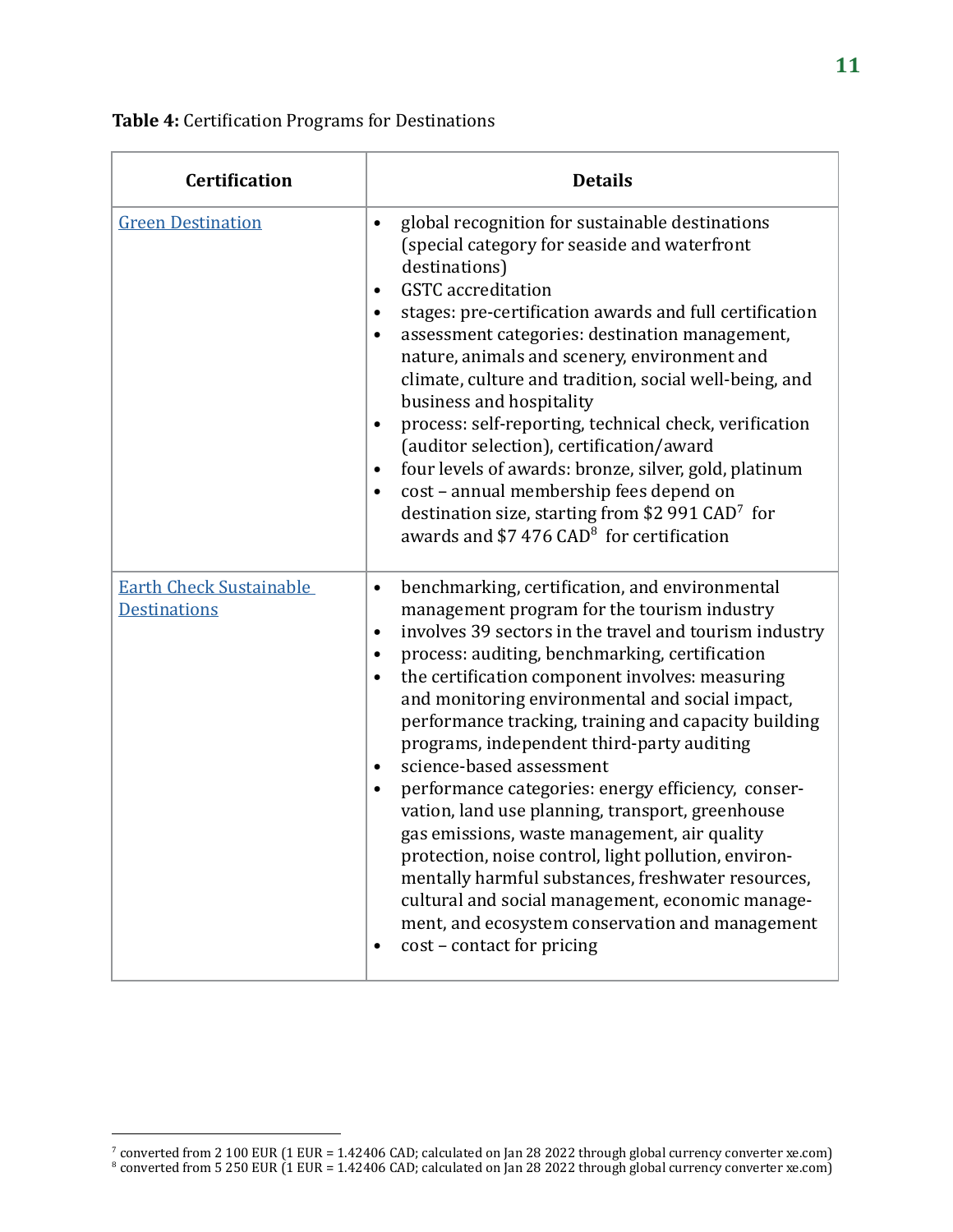| <b>Global Destination</b><br><b>Sustainability Certification</b> | uses GSTC destination criteria<br>$\bullet$<br>applicable to destinations that are new to<br>sustainability planning as well as more advanced<br>destinations<br>joint venture between the Global Destination<br>Sustainability Index and Earth Check (the former<br>focuses on benchmarking and performance im-<br>provement, while the latter focuses on performance<br>measurement and verification)<br>process: benchmarking (first year), regenerative<br>strategy and policy (second year), certification<br>application process (third year)<br>a set of services to assist with Earth Check<br>certification |
|------------------------------------------------------------------|----------------------------------------------------------------------------------------------------------------------------------------------------------------------------------------------------------------------------------------------------------------------------------------------------------------------------------------------------------------------------------------------------------------------------------------------------------------------------------------------------------------------------------------------------------------------------------------------------------------------|
|------------------------------------------------------------------|----------------------------------------------------------------------------------------------------------------------------------------------------------------------------------------------------------------------------------------------------------------------------------------------------------------------------------------------------------------------------------------------------------------------------------------------------------------------------------------------------------------------------------------------------------------------------------------------------------------------|

## **7. CONCLUSION AND RECOMMENDATIONS**

We have shared some credible and widely used options for certification programs in various tourism sectors. However, the full range of available certification options is much broader than the select subset covered by this report (e.g., see the various accredited programs listed on the [GSTC website\)](https://www.gstcouncil.org/certification/gstc-accredited-certification-bodies/). If GMCA and/or other Gros Morne stakeholders choose to pursue sustainability certifications, they could take a coordinated approach to sustainability certification, where multiple tourism operators agree to use the same programs for consistency—or an individualized approach, where individual tourism operators decide what programs to use. Regardless of the approach, determining the most appropriate programs will depend on the unique circumstances of the region and its tourism operators (e.g., tourist needs, stakeholder opinion, operator capacity).

In terms of how to get started, the simplest first step could be to consider certification programs based in Canada and the United States. Other tourism operators in Atlantic Canada who are already using certifications can also serve as a reference to understand what might be most appropriate for the Gros Morne region—a possible topic for further research. Market research to understand customer needs and mindset is another tool that could help make decisions about certification programs. Taking an incremental approach, the region could start by having smaller businesses experiment with certifications before deciding on a collective approach, or by having larger businesses with greater capacity take the first step and serve as a guiding example.

Sustainability certification is a complex and comprehensive undertaking that considers many factors. The objectives of this report were to explain the basics of how these certification programs work and share some credible options for certification offered by various agencies across the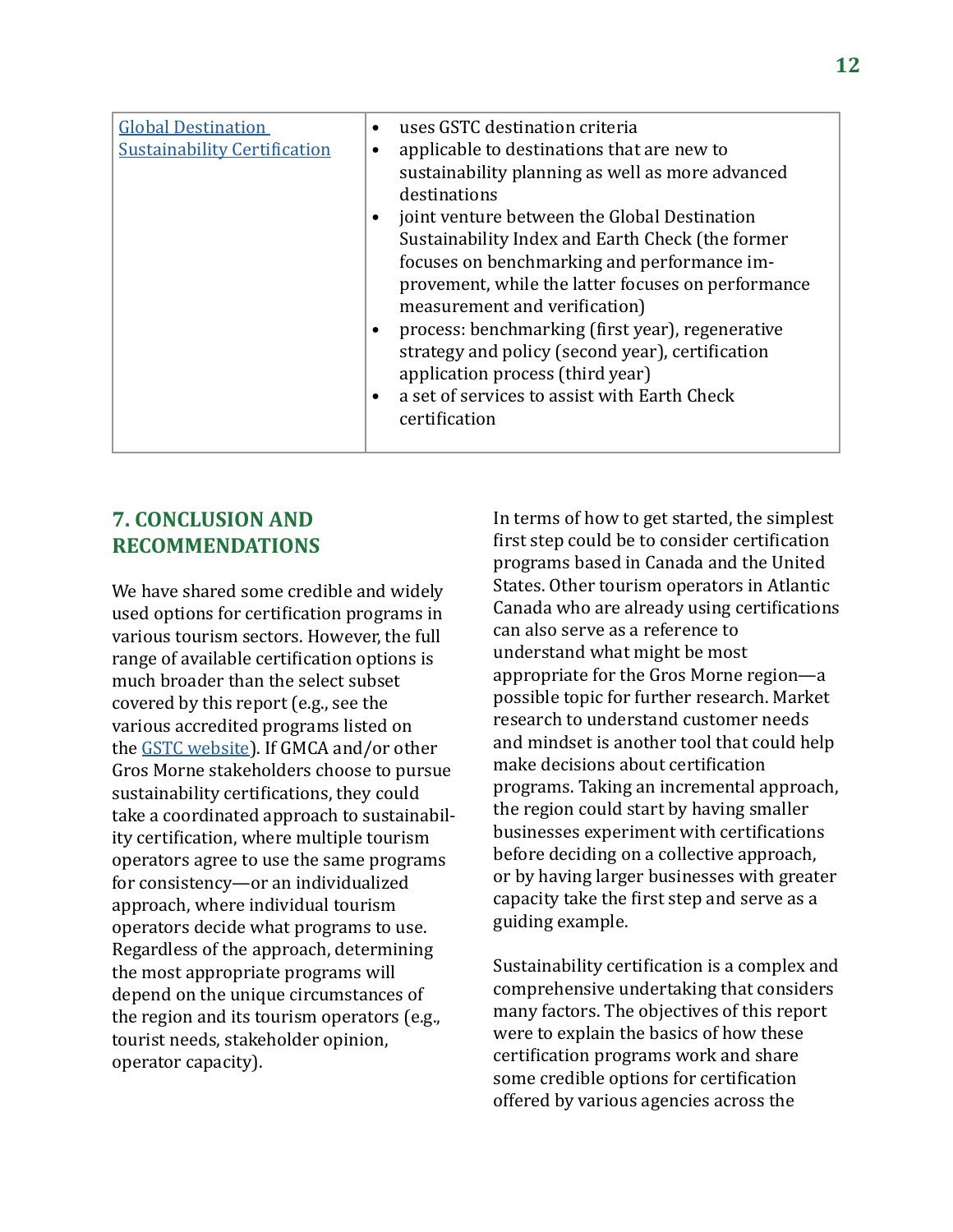world. In deciding which of these certifications to pursue, relevant factors could include: cost, capacity to implement, credibility (e.g., accredited by GSTC), use by similar operators, use by nearby (i.e., other Canadian) operators, tourist or customer perception, potential environmental and social benefits, and ease of startup. Our ultimate intent is to provide some essential tools for tourism operators in the Gros Morne region (and other stakeholders) to make informed decisions about sustainability certification.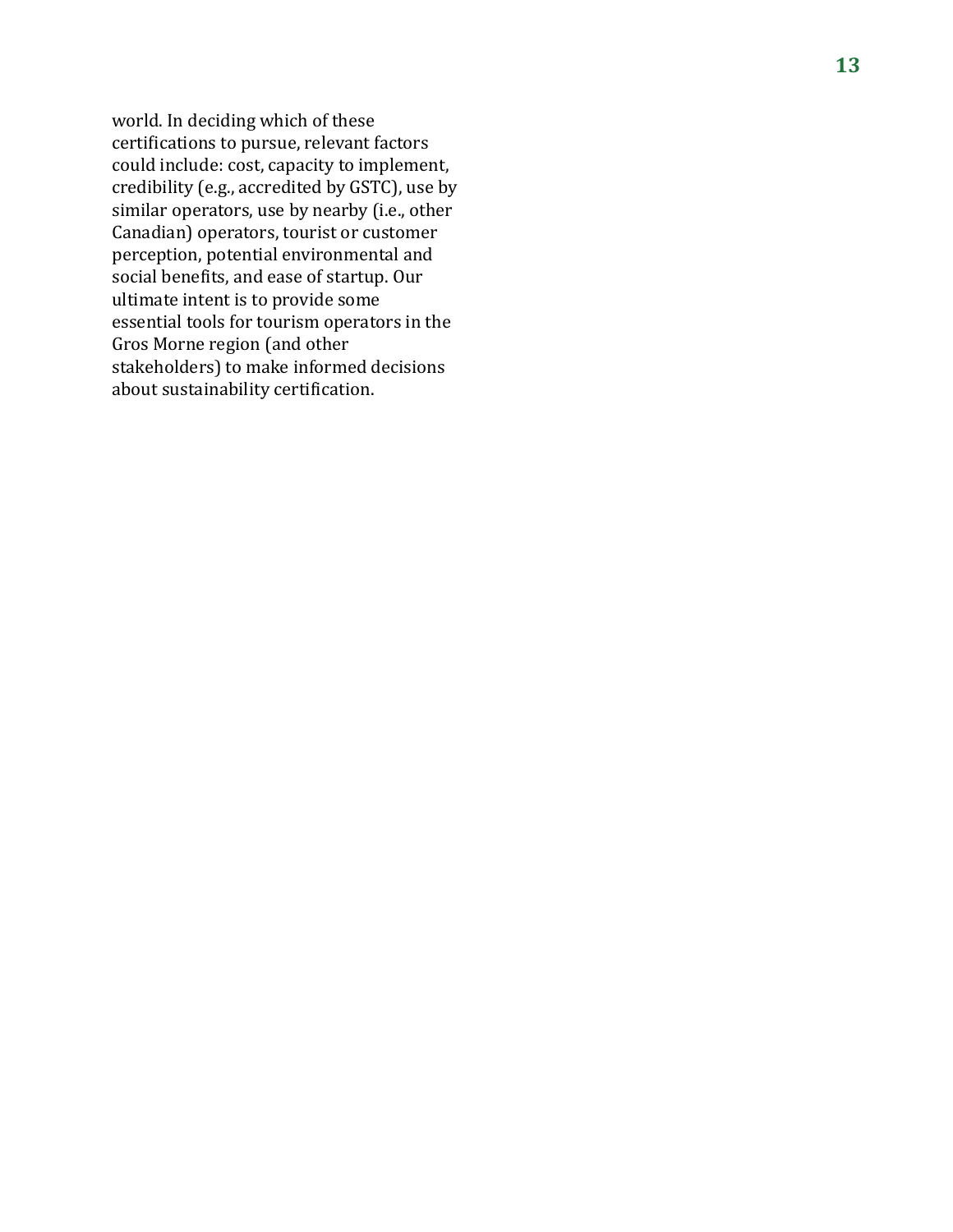## **KEY RESOURCES**

"Becoming Certified as a Sustainable Hotel/Accommodation" (Global Sustainable Tourism Council)

https://www.gstcouncil.org/certification/become-certified-hotel/

- "Certification" (Green Tourism Active) <https://www.gt-active.org/certification/>
- "Certification" (Travelife)

[https://www.travelife.info/index\\_new.php?menu=certification&lang=en](https://www.travelife.info/index_new.php?menu=certification&lang=en)

- "Earth Check ECO" (Earth Check) <https://earthcheck.org/products-services/certification/sustainable-destinations/>
- "Global Destination Sustainability Certification" (Global Destination Sustainability Movement) <https://www.gds.earth/certification/>
- "Greenwashing in Sustainable Tourism and Responsible Travel" (Earth Changers) [https://www.earth-changers.com/blog/2018/9/25/greenwashing-in-sustain](https://www.earth-changers.com/blog/2018/9/25/greenwashing-in-sustainable-tourism-amp-responsible-travel)[able-tourism-amp-responsible-travel](https://www.earth-changers.com/blog/2018/9/25/greenwashing-in-sustainable-tourism-amp-responsible-travel)
- "Green Globe Certification" (Green Globe) <https://greenglobe.com/green-globe-certification/>
- "Green Hospitality Program" (Audubon International) <https://auduboninternational.org/green-hospitality-program/>
- "Green Key Criteria" (Green Key) <https://www.greenkey.global/criteria>
- "Green Lodging Program" (Audubon International) <https://auduboninternational.org/green-lodging-program/>
- "Green Restaurant Certification Standards" (Green Restaurant Association) <https://www.dinegreen.com/certification-standards>

"Green Table" (Ecolabel Index) <http://www.ecolabelindex.com/ecolabel/green-table>

"Gros Morne Regional Sustainable Tourism Plan" (Tourism Synergy Ltd. and Broad Reach Strategies)

[https://grosmornecoop.com/wp-content/uploads/FINAL-GM-STAR-Plan-](https://grosmornecoop.com/wp-content/uploads/FINAL-GM-STAR-Plan-Nov-23-2016.pdf)[Nov-23-2016.pdf](https://grosmornecoop.com/wp-content/uploads/FINAL-GM-STAR-Plan-Nov-23-2016.pdf)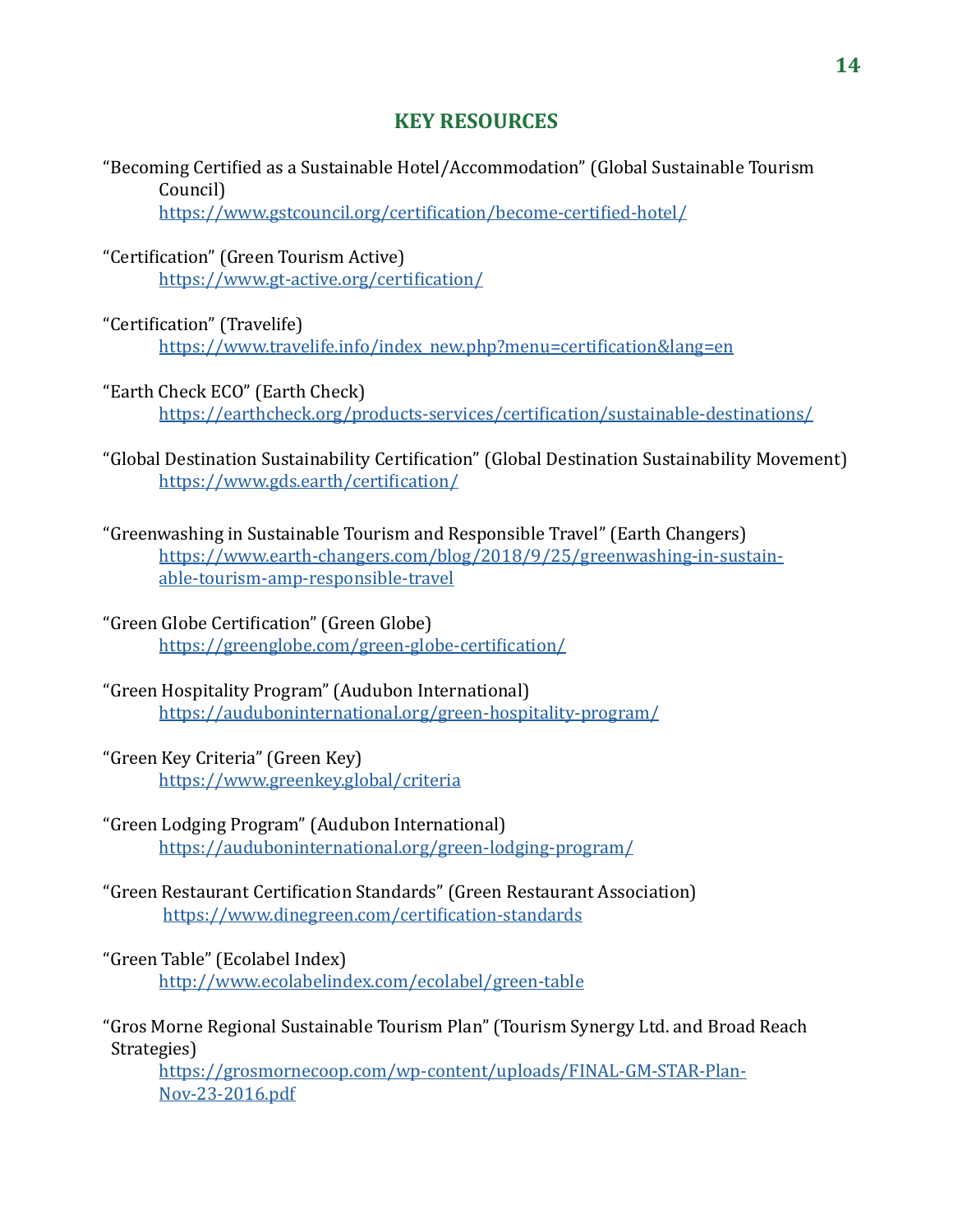- "GSTC-Accredited Certification Bodies" (Global Sustainable Tourism Council) <https://www.gstcouncil.org/certification/gstc-accredited-certification-bodies/>
- "GSTC Criteria Overview" (Global Sustainable Tourism Council) <https://www.gstcouncil.org/gstc-criteria/>
- "GSTC Destination Criteria" (Global Sustainable Tourism Council) <https://www.gstcouncil.org/gstc-criteria/gstc-destination-criteria/>
- "GSTC Industry Criteria for Hotels" (Global Sustainable Tourism Council) <https://www.gstcouncil.org/gstc-criteria/gstc-industry-criteria-for-hotels/>
- "GSTC Industry Criteria for Hotels and Tour Operators" (Global Sustainable Tourism Council) <https://www.gstcouncil.org/gstc-criteria/gstc-industry-criteria/>
- "GSTC Industry Criteria for Tour Operators" (Global Sustainable Tourism Council) <https://www.gstcouncil.org/gstc-criteria/gstc-industry-criteria-for-tour-operators/>
- "How to Join" (Ocean Wise Seafood Program) <https://seafood.ocean.org/partners/partner-signup/>
- "Join Green Table Network" (Green Table Network) <https://greentable.net/home/join/>
- "Sustainable Destinations" (Earth Check) <https://earthcheck.org/products-services/certification/sustainable-destinations/>
- "Sustainable Development" (World Tourism Organization) <https://www.unwto.org/sustainable-development>
- "Sustainable Tourism Certification" (Sustainable Tourism 2030) <https://www.sustainabletourism2030.com/certification/>
- "Tourism" (United Nations Environmental Program) [https://www.unep.org/explore-topics/resource-efficiency/what-we-do/responsi](https://www.unep.org/explore-topics/resource-efficiency/what-we-do/responsible-industry/tourism)[ble-industry/tourism](https://www.unep.org/explore-topics/resource-efficiency/what-we-do/responsible-industry/tourism)
- "Tourism Operators Remain on the Rocks: Newfoundland and Labrador's Travel Markets Out look to 2024" (Conference Board of Canada, 2021) <https://www.conferenceboard.ca/e-library/abstract.aspx?did=11043>

"Who Are We?" (Green Destinations) <https://greendestinations.org/>

"Who We Are" (LEAF) <https://www.leafme.org/who-we-are>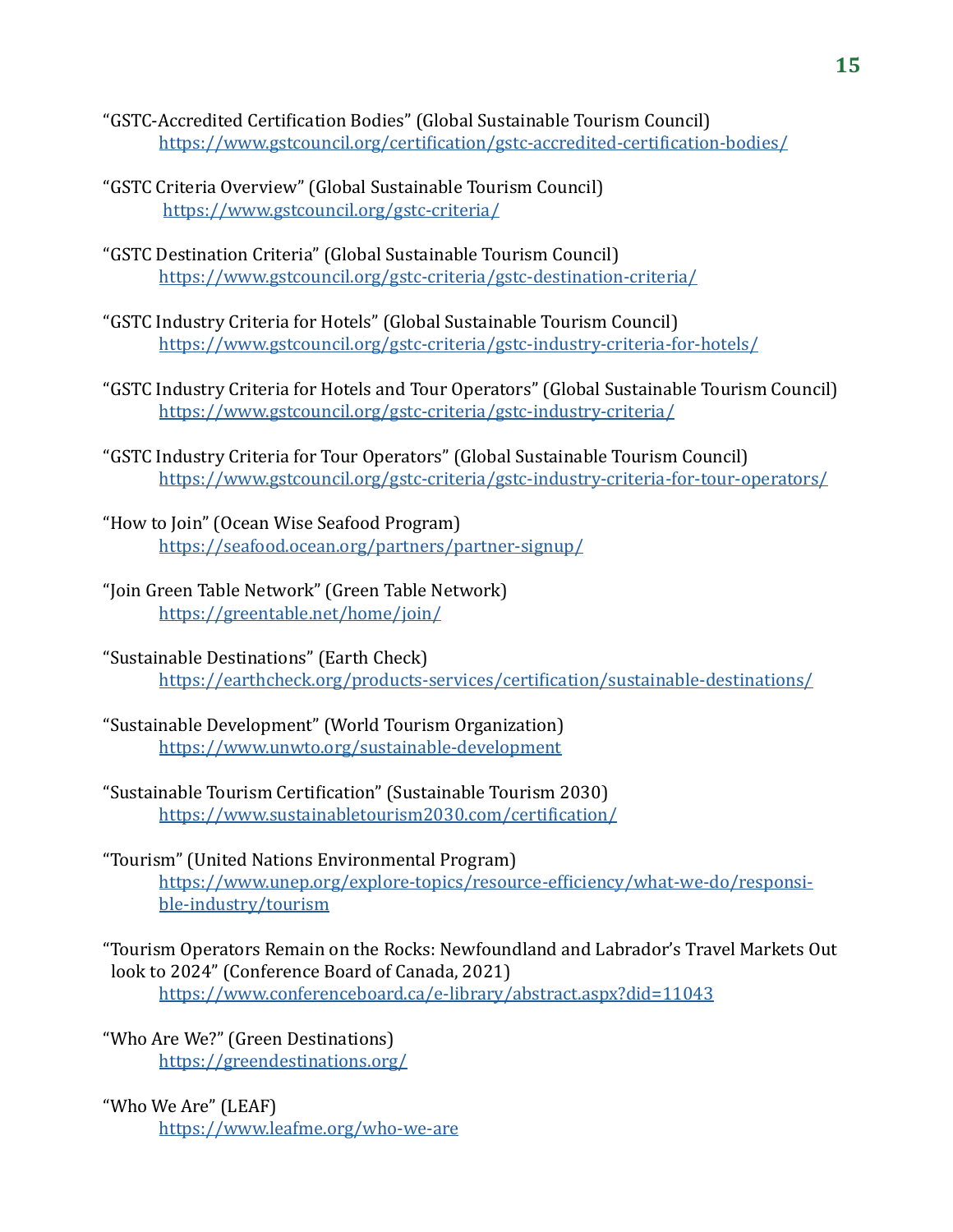## **APPENDIX – SAMPLE OF SUSTAINABILITY CRITERIA FOR ACCOMMODATIONS**

## *(Paraphrased from [Green Key Criteria](https://www.greenkey.global/criteria))*

#### *Environmental Management*

- having an environmental manager should be mandatory
- must formulate and document environmental policy, objectives, and an annual action plan for inspection
- regular review of plans/policies
- active involvement of all stakeholders
- carbon footprint measuring

## *Staff Involvement*

- staff should be aware of and educated on existing and new environmental initiatives
- housekeeping must be informed and educated on new changes and should accept and implement new procedures

## *Guest Information*

- certification should be on display on the establishment's website and common area
- guests/tourists should evaluate environmental, social, and cultural compliance

## *Water*

- water consumption registration monthly
- water conservation: new flushing systems; taps must not exceed 8 litres per minute; urinals must have sensors, water-saving devices, or be water-free
- instructions should be given on how to save water
- wastewater treatment according to national and local regulations

## *Washing and Cleaning*

- sheets/towels only changed upon request
- disinfection corresponding to legislation

#### *Waste*

- waste management according to legislation
- limited use of disposables
- proper handling of hazardous waste
- bathrooms must have waste bins

## *Energy*

- energy use registration monthly
- ventilation plant, heating/cooling exchanger, and exhaust fan filters must be cleaned and checked annually
- purchase of energy-saving devices and equipment
- a written procedure for electric devices in empty spaces
- defined standard temperatures for heating/cooling

## *Food and Beverage*

- must purchase at least three food/ beverage products that are organic, eco-labeled, fair-trade labeled, and/or locally produced
- at least 75% of the rooms must be non-smoking